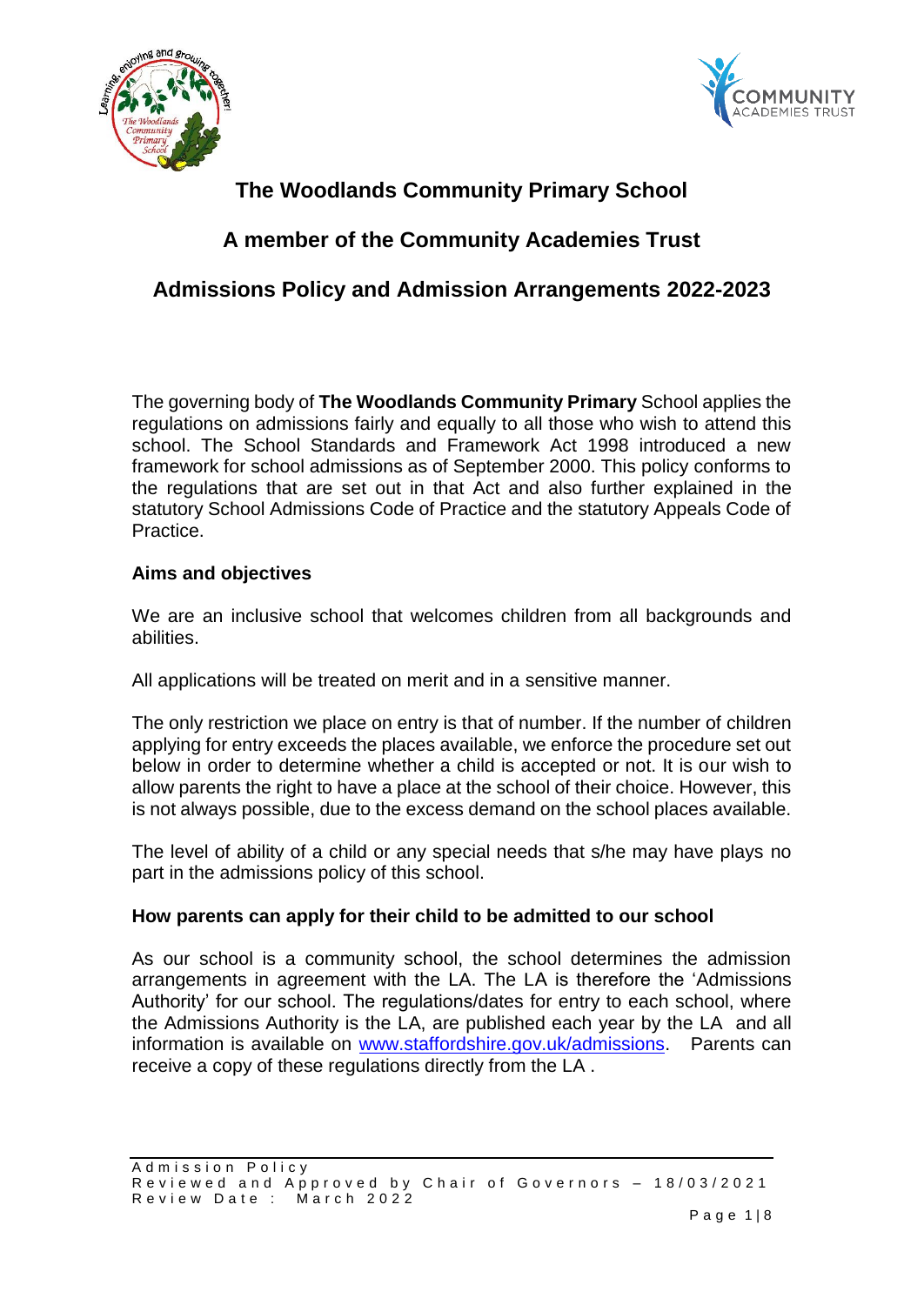The LA publishes a composite admissions prospectus each year, which gives information about how parents can apply for a place in the school of their choice. Parents have a right to express a preference for the school of their choice and they should do so on the on line application form. Expressing a preference does not, in itself, guarantee a place at that school. The LA notifies parents about the school place as soon as all the applications have been considered.

In this area, children enter school in the academic year they become five. There is one admissions date per year, early in September (i.e. at the start of the school year) and all pupils are admitted part time to begin with. Therefore, parents who would like their child to be admitted to this school during the year their child is five should ensure that they complete the online application form on [www.staffordshire.gov.uk/admissions.](http://www.staffordshire.gov.uk/admissions)

Admission to year groups other than Reception.

Applications can be made directly to the school. In the first instance it is advised that parents visit the school.

## **Oversubscription criteria**

If the total number of preferences for admission to the academy exceeds the academy's published admission number (PAN) of 45, the following order of priority is used to allocate the available places.

- 1) Children in care and children who ceased to be in care because they were adopted (or became subject to a child arrangements order or special guardianship order) as defined by the Children Act 1989.
- 2) Children previously in care outside of England or Wales who ceased to be in care because they were adopted (or became subject to a child arrangement order or special guardianship order).
- 3) Children who satisfy both of the following tests:

Test 1: the child is distinguished from the great majority of other applicants either on their own medical grounds or by other exceptional circumstances.

Medical grounds must be supported by a medical report (obtained by the applicant and provided at the point of application). This report must clearly justify, for health reasons only, why it is better for the child's health to attend the academy rather than any other school.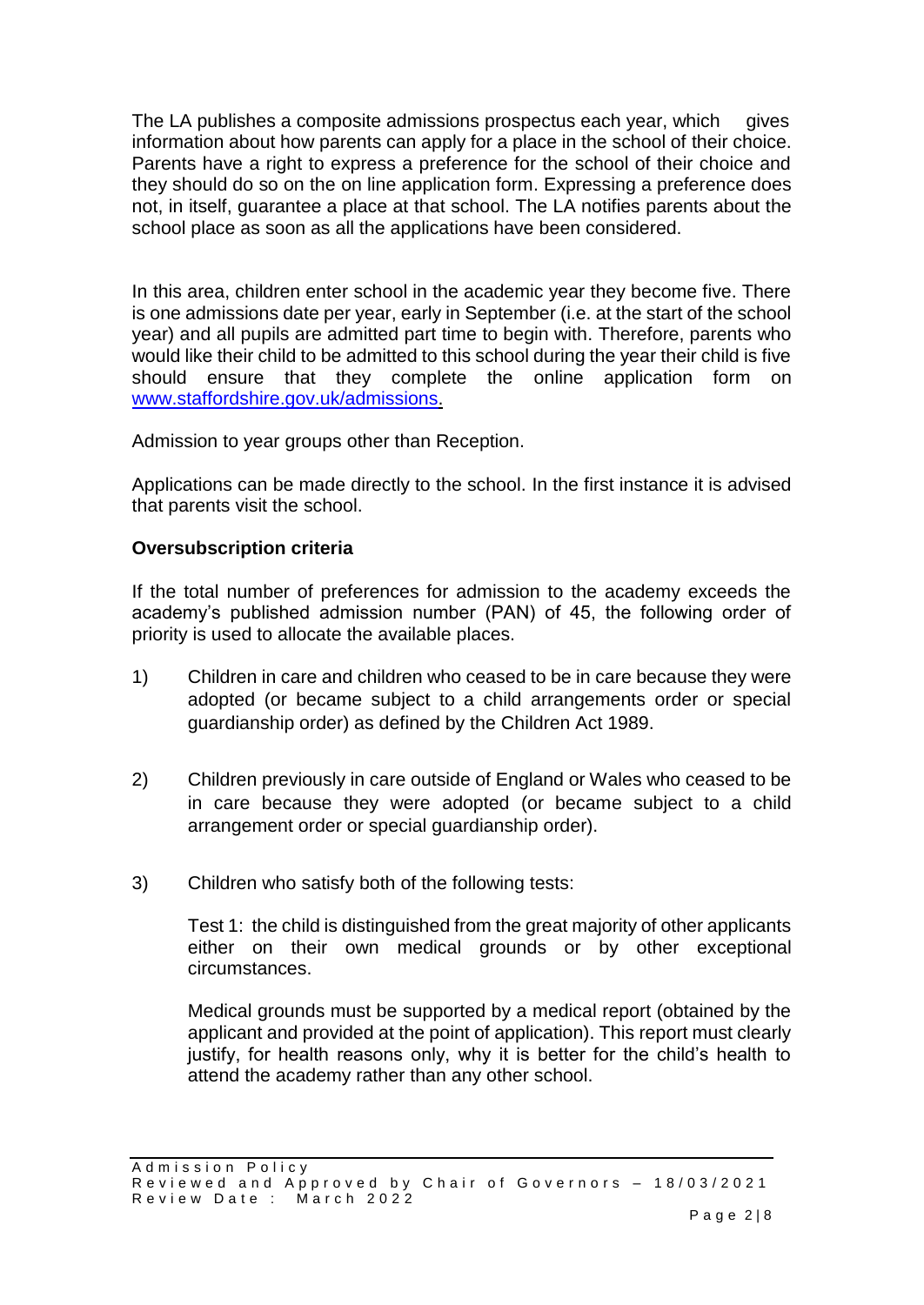Exceptional circumstances must relate to the academy and the individual child, i.e. the circumstances of the child, not the economic or social circumstances of the parent/carer. They should be supported by a professional report (obtained by the applicant and provided at the point of application), e.g. social worker. This report must clearly justify why it is better for the child to attend the academy rather than any other school.

and

Test 2: the child would suffer hardship if they were unable to attend the academy.

Hardship means severe suffering of any kind, not merely difficulty or inconvenience, which is likely to be experienced as a result of the child attending a different school. Applicants must provide detailed information about both the type and severity of any likely hardship at the time of application.

- 4) Children who have an elder sibling in attendance at the academy and who will still be attending the school at the proposed admission date; (For admission purposes, a brother or sister is a child who lives at the same address and either: have one or both natural parents in common; are related by a parents marriage; are adopted or fostered by a common parent or are unrelated children who live at the same address, whose parents live as partners.)
- 5) Children living within the catchment area of the academy.
- 6) Other children arranged in order of priority according to how near their home addresses are to the main gate of the academy, determined by a straight-line measurement as calculated by the local authority's geographical information system.

Where it is not possible to accommodate all children applying for places within a particular category then the academy will allocate the available places in accordance with the remaining criteria. If for instance, all the catchment area children cannot be accommodated, children who are resident within the catchment area will be arranged in order of priority according to the remaining criteria.

**Additional notes**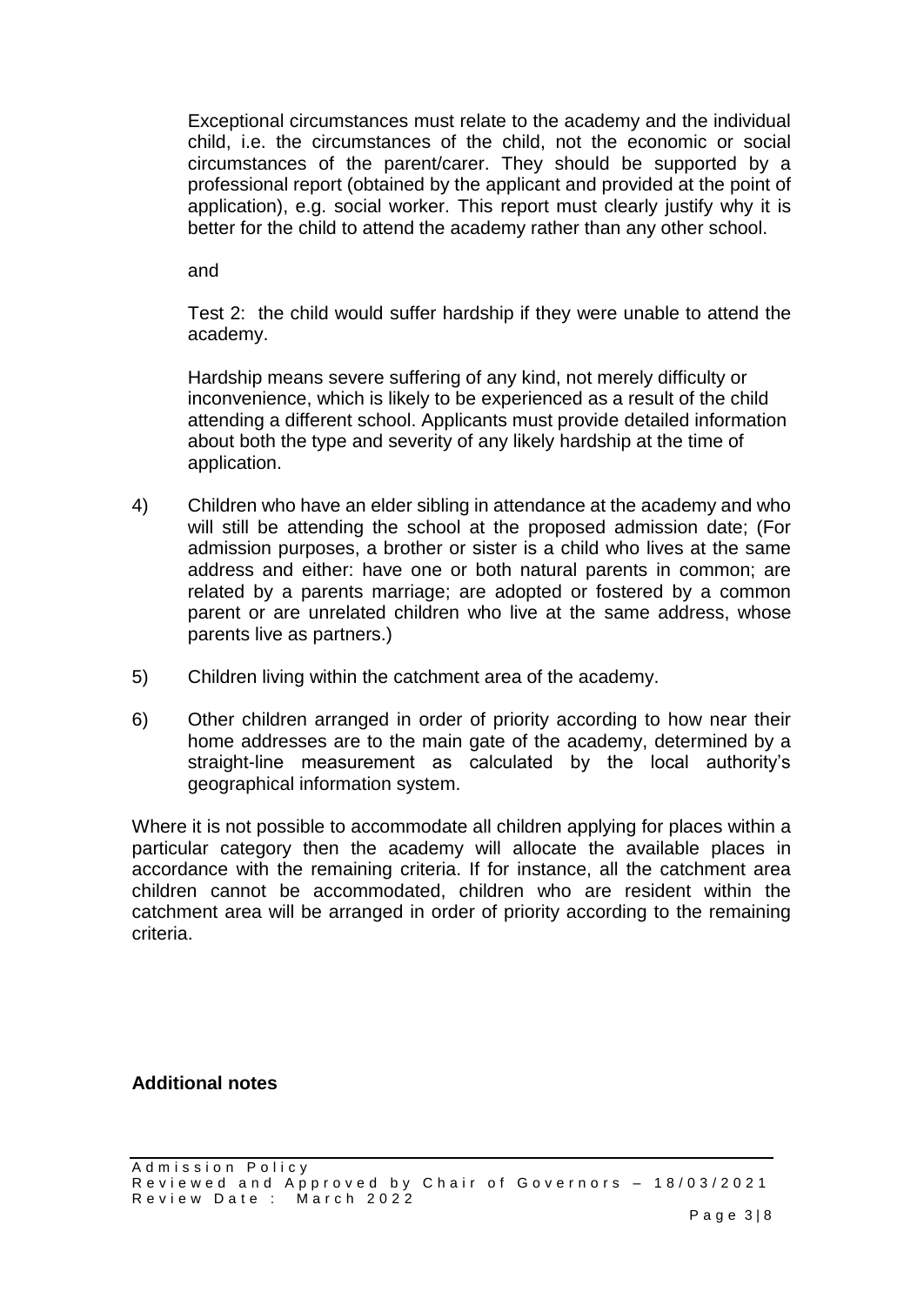Copies of school catchment area maps are available from the local authority or academy.

Admissions for the normal age of entry are administered through a coordinated admission scheme and preferences for maintained schools will be processed centrally by the School Admissions and Transport Service at Staffordshire County Council. Each child will receive only one offer of a place at a Staffordshire school.

In accordance with legislation, children who have an education, health and care plan (EHCP) that names the academy as being the most appropriate to meet the child's needs must be admitted. This will reduce the number of places available to other applicants.

Children in care means children who are looked after by a local authority in accordance with section 22 (1) of the Children Act 1989 and who is (a) in care of a local authority, or (b) being provided with accommodation by a Local Authority in the exercise of their social services functions (see definition in Section 22 (1) of the Children Act 1989) at the time of making an application to a school. This includes children who were adopted under the Adoption Act 1976 (see section 12 adoption orders) and children who were adopted under Adoption and Children Act 2002 (see section 46 adoption orders).

Child arrangements orders are defined in s.8 of the Children Act 1989, as amended by s.12 of the Children and Families Act 2014. Child arrangements orders replace residence orders and any residence order in force prior to 22 April 2014 is deemed to be a child arrangements order.

Section 14A of the Children Act 1989 defines a special guardianship order as an order appointing one or more individuals to be a child's special guardian (or special guardians).

It is the applicant's responsibility to provide any supportive information required in order for the application to be assessed against the published admissions criteria, the academy will not seek to obtain this information on behalf of the applicant.

On behalf of the academy, the local authority uses a geographical information system (GIS) to calculate home to school distances in miles. The measurement is calculated using Ordnance Survey (OS) data from an applicant's home address to the main front gate of the school. The coordinates of an applicant's home address are determined and provided by the Local Land and Property Gazetteer (LLPG) and OS address point data.

The requirement for the local authority to meet the infant class size legislation may result in the refusal of catchment area or sibling applications where a class has already reached its limit of 30 pupils. However, as an exception, the local authority will give careful consideration to offering places above the published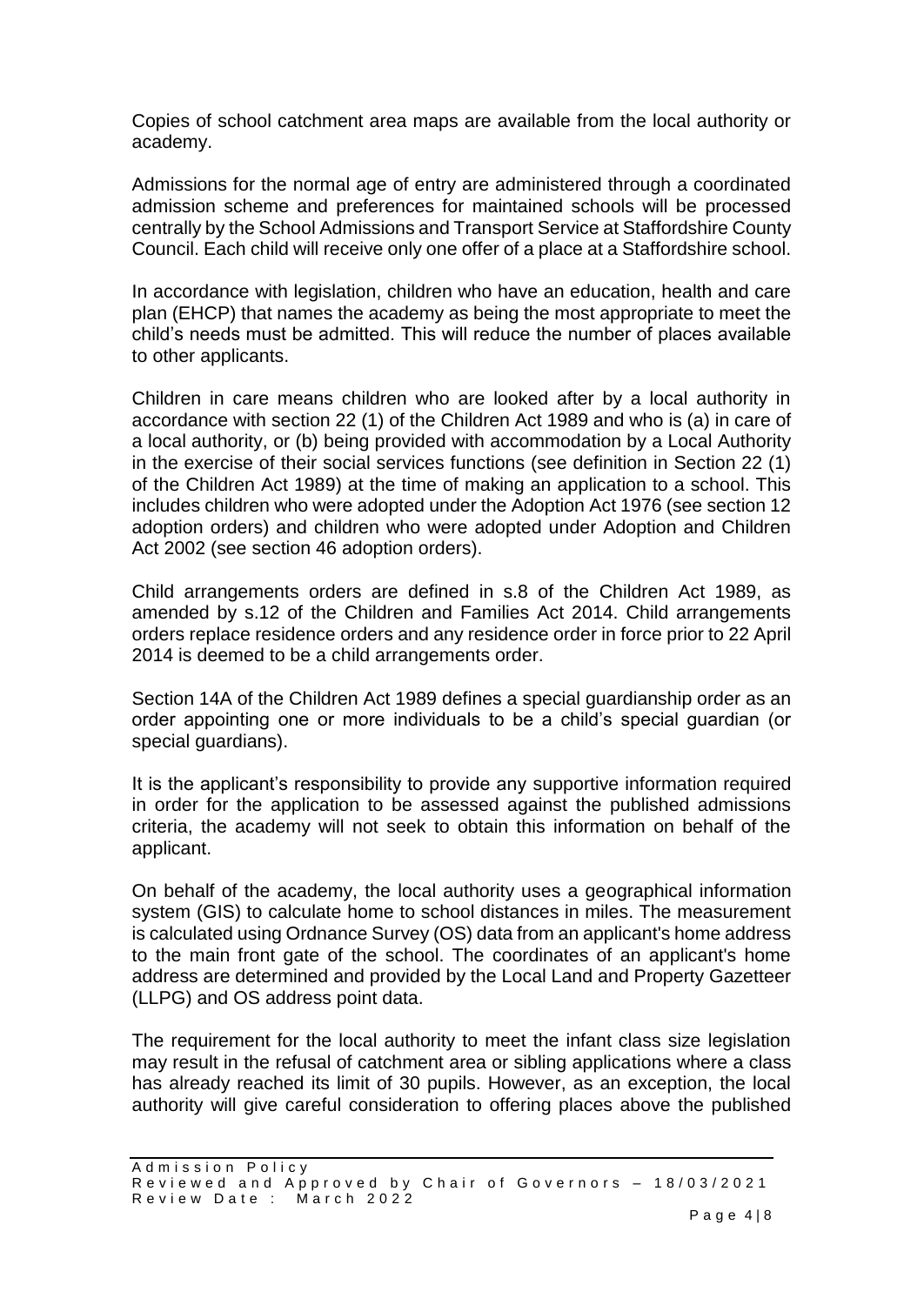admission number to applications from children whose twin or sibling from a multiple birth is admitted even when there are no other vacant places.

The home address is considered to be the child's along with their parent/carer's main and genuine principal place of residence at the time of the allocation of places i.e. where they are normally and regularly living. If a child is resident with friends or relatives (for reasons other than legal guardianship) the friends or relatives address will not be considered for allocation purposes.

Where parents have shared responsibility for a child, and the child lives with both parents for part of the school week, parents will be required to provide documentary evidence to support the address they wish to be considered for allocation purposes.

It is expected that parents will agree on school places before an application is made, and it may be necessary to request evidence from you to confirm that this is the case. The local authority is not in a position to intervene in disputes between parents over school applications and will request that these are resolved privately.

If a child's home address changes during the admissions process it is the responsibility of the parent/carer to inform the local authority immediately. Where there is a proposed house move taking place during the admissions process the academy will only accept the revised address for purposes of allocation where parents/carers can provide documentary evidence of the move by 12 March 2021. It will be necessary for sufficient evidence of a permanent move to be provided by the applicant by this date before it will be taken into account for allocation purposes at the national offer date.

If a place is offered on the basis of an address that is subsequently found to be different from the child's normal and permanent home address at the time of allocation of places then that place is likely to be withdrawn.

If there are a limited number of spaces available and we cannot distinguish between applicants using the criteria listed, such as in the case of children who live in the same block of flats, then the child or children who will be offered the available spaces will be randomly selected. This process will be independently verified.

### **Deferred entry to reception class**

Parents may request that their child be admitted to reception class on a part-time basis, or that their child be admitted to school later in the same academic year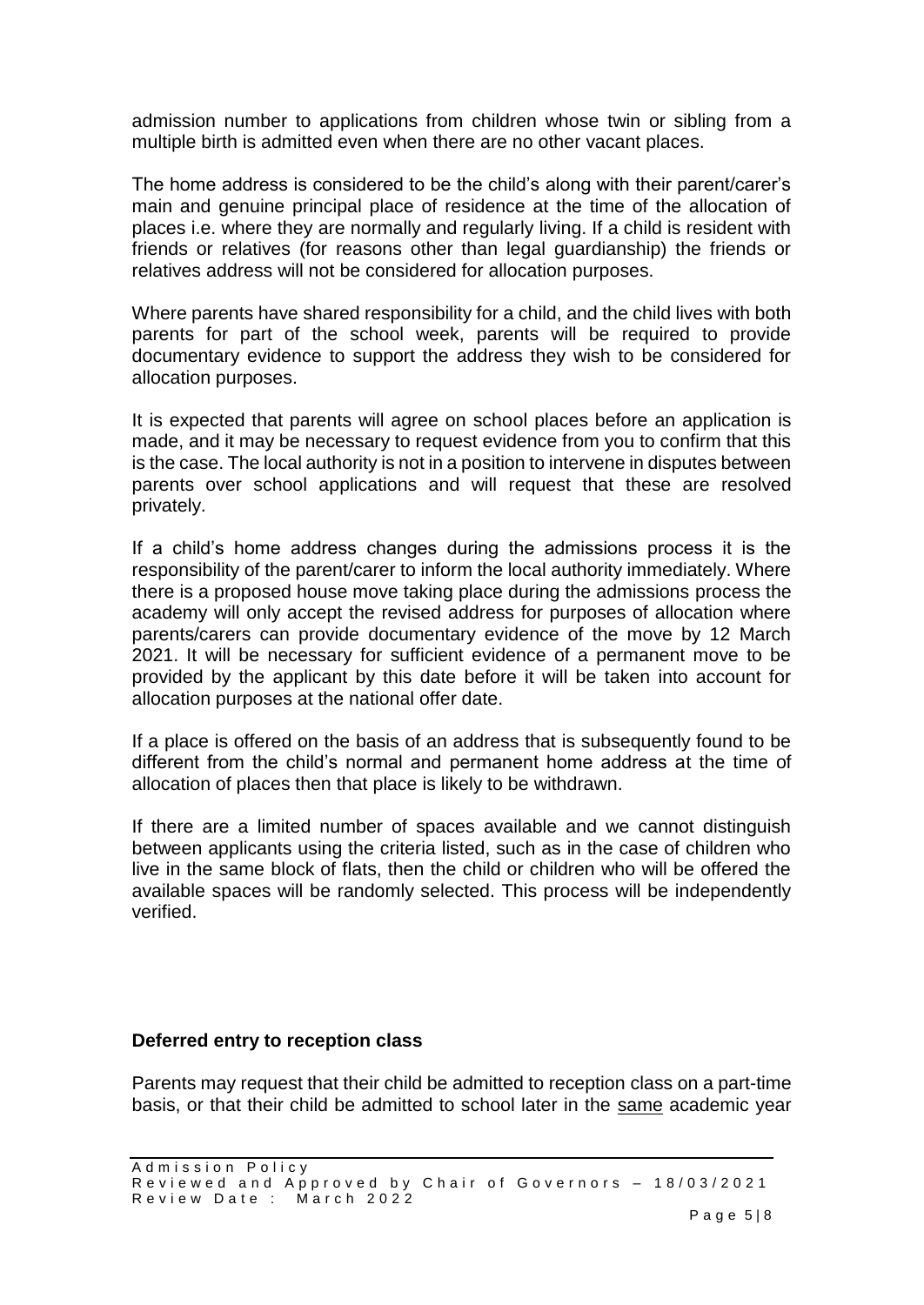until the child reaches compulsory school age (i.e. beginning of the term after the child's fifth birthday). The effect is that the place will be held for the child in reception and is not available to be offered to any other child within the same academic year in which it has been offered.

Before deciding whether to defer their child's entry to school, parents should visit the academy to clarify how we cater for the youngest children in reception and how the needs of these children are met as they move up through the school.

## **Admission outside of the normal age group**

Parents may seek to apply for their child's admission to school outside of their normal age group, for example if the child is exceptionally gifted and talented or has experienced problems such as ill health. In addition, the parents of summer born children may choose not to send their child to school until the September following their fifth birthday and may request that they are admitted outside of their normal age group to reception rather than Year 1.

These parents will need to make an application alongside children applying at the normal age which should explain why it is in the child's best interest to be admitted outside of their normal age which may include information such as professional evidence as to why this is the case and why an exception should be made in the case of the child. A decision as to whether this is an appropriate course of action will be made by the governing body who will take into account the circumstances of the case and views of the headteacher. Parents do not have the right to insist that their child is admitted to a particular year group.

### **Waiting lists**

Unsuccessful applicants will be placed on a waiting list in accordance with the oversubscription criteria stated above and not based on the date their application was received. There will be a period of two weeks after the national offer date whereby available places will not be reallocated. If places become available after this date they will be offered according to the child at the top of the waiting list.

The waiting list will operate until the cohort concerned leaves year 2 and parents will be written to each year to ask whether or not they wish their child's details to remain on the list.

Inclusion on a school's waiting list does not mean that a place will eventually become available at the academy.

A child's position on a waiting list is not fixed and is subject to change during the year i.e. they can go up or down the list since each added child will require the list to be ranked again in line with the oversubscription criteria.

Children who are subject of a direction by a local authority to admit or who are allocated to a school in accordance with the fair access protocol will take precedence over those on the waiting list.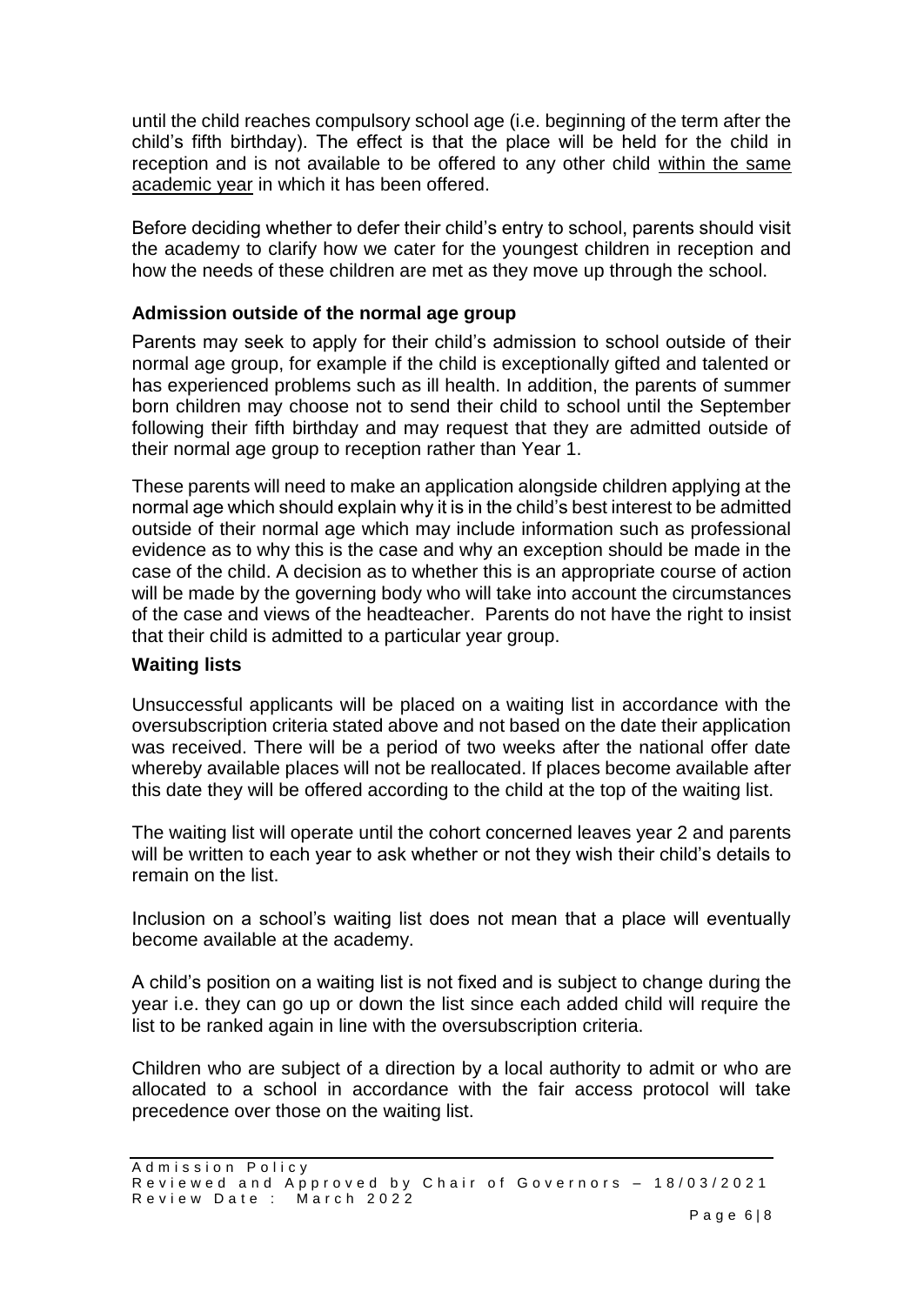## **Late applications**

Preferences received after the closing date will be considered alongside those applicants who applied on time wherever possible. Where it is not practicable because places have already been allocated, or are shortly to be allocated, then late preferences will be considered only after those that were made before this point.

A late application does not affect the right of appeal or the right to be placed on a school's waiting list.

## **Repeat applications**

Parents do not have the right to a second appeal in respect of the same school for the same academic year unless, in exceptional circumstances, the academy has accepted a second application from the appellant because of a significant and material change in the circumstances of the parent, child or school but still refused admission.

#### **"In-year admission" arrangements**

Parents or carers seeking to be admitted may make an application directly to the academy using the appropriate application form. This application will be processed in line with the procedure outlined in the determined admission arrangements and parents and carers need to be aware that in the case of transfers between local schools, any date set for joining the academy may be after the next term or half term holiday and those parents/carers are responsible for ensuring that their child continues to receive appropriate education in the interim.

### **Admission appeals**

If the LA do not offer a child a place at this school (for entry into Reception) or the school do not offer a place (into any other year group other than Reception) , it is because to do so would prejudice the education of other children by allowing the numbers of children in the school to increase too much.

If parents wish to appeal against a decision to refuse entry, they can do so by applying to the LA. An independent appeals panel then meets to consider all appeals by parents who have been refused a place at our school and who wish to appeal against this decision. An appeals panel's decision is binding for all parties concerned. If the appeals panel decides that we should admit a child to our school, then we will accept this and continue to do all we can to provide the best education for all the children at our school. (Details of appeal arrangements are set out in the Code of Practice on School Admissions Appeals, which came into force in September 1999.)